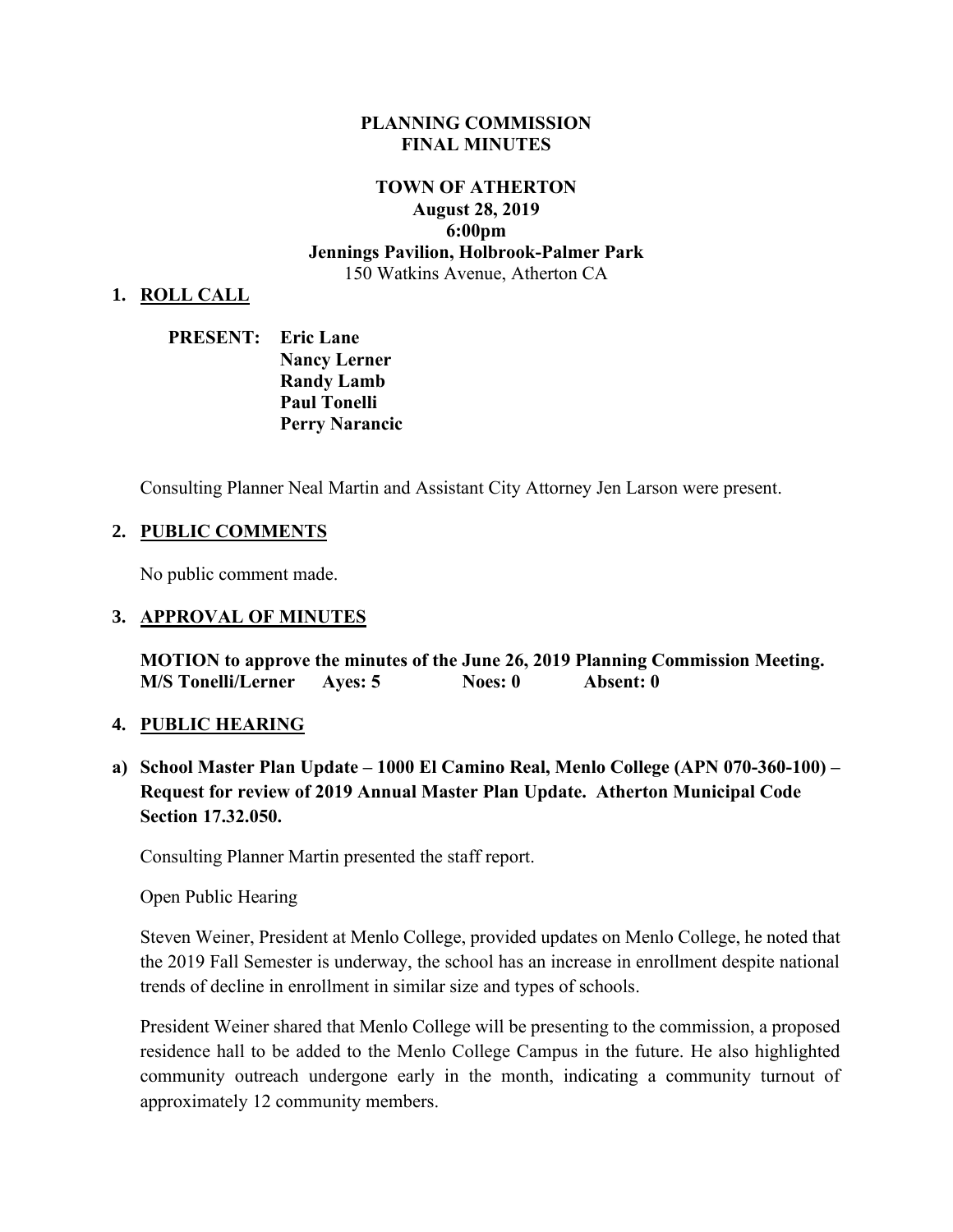President Weiner also shared the that the school is committed to be a good neighbor, highlighting the school as location of community blood drives, a meeting place for neighborhood associations a place of recreation for community members.

Vice Chair Lamb asked how many rooms the future residence hall will have.

President Weiner responded that while plans are not final the schools expects there to be approximately 370 beds.

Commissioner Tonelli asked how the residence will impact the overall footprint of the building.

President Weiner indicated that the proposed residence hall would be infill to the campus.

Commissioner Tonelli asked if enrollment goals are self-imposed and if so, what are the driving factors.

President Weiner had indicated that enrollment goals are based on mission/education goals of school, and class size as well as availability of technology and finances.

Commissioner Tonelli commented that Transportation Demand Management (TDM) should also be an important consideration.

Close Public Hearing.

### **MOTION to accept for filing the 2019 Annual Master Plan update from Menlo School.**

**M/S Narancic/ Tonelli Ayes: 5 Noes: 0 Absent:0**

**b) Discussion- Atherton Municipal Code Chapter 17.50 "Landscape Screening," Regulations Pertaining to Landscape Screening Regulations in the Front of Properties.**

Discussion for Landscape Screening Regulations was deferred since Town Arborist who reviews Land Scape Screening in the Town was not present nor was any member of the public present for discussion.

Motion to be deferred to the next regularly scheduled meeting.

**M/S Lerner/Tonelli Ayes: 5 Noes: 0 Absent: 0**

## **5. COMMISSIONERS' REPORT**S

Commissioner Perry Narancic introduced himself to the Planning Commission highlighting experiences as both an attorney and former Parks and Recreation Committee Member. Commissioner Lamb brought up rocks and trees along the public right-of-way placed by property owners to prevent construction parking. He questioned how this was being addressed.